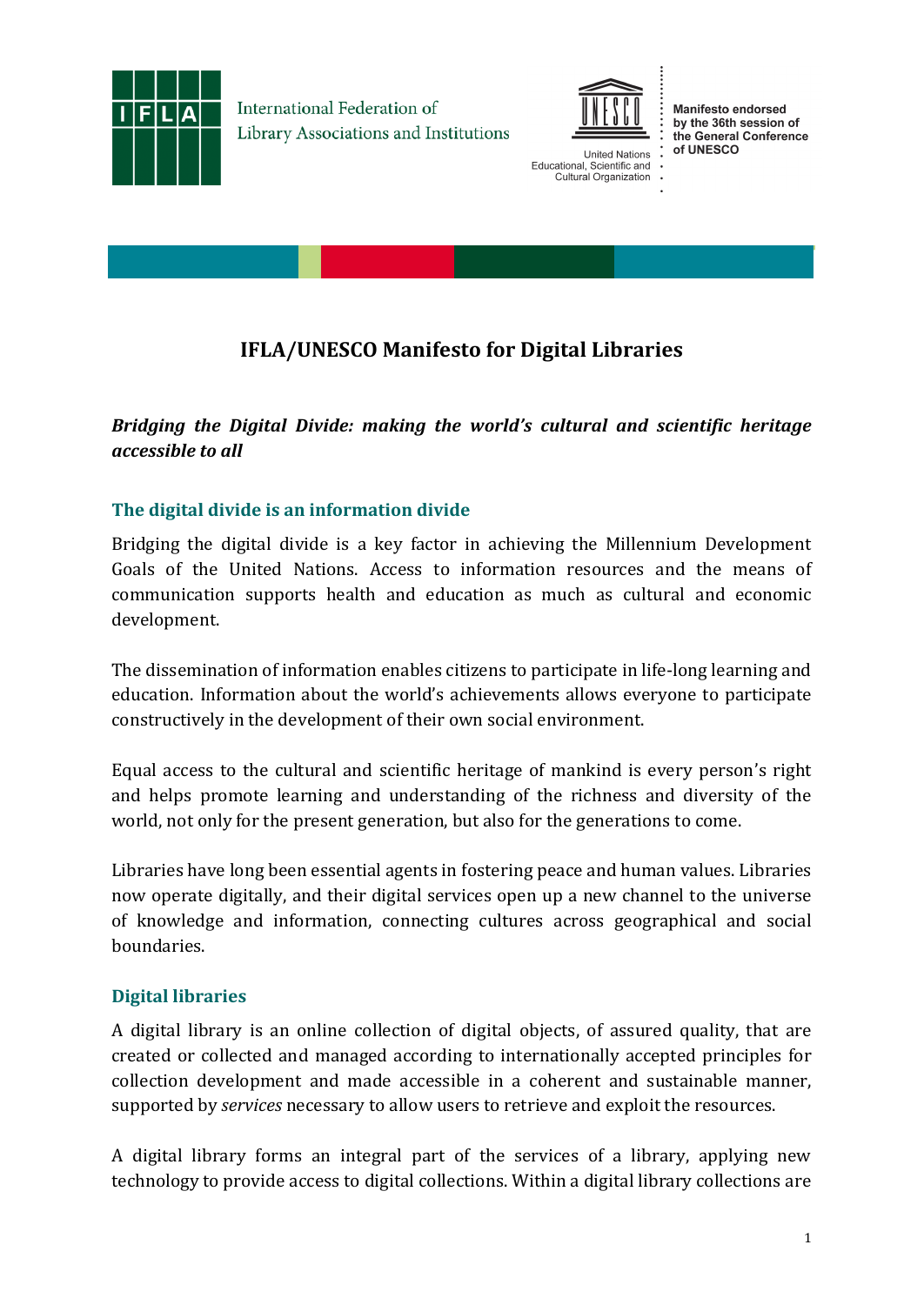created, managed and made accessible in such a way that they are readily and economically available for use by a defined community or set of communities.

A collaborative digital library allows public and research libraries to form a network of digital information in response to the needs of the Information Society. The systems of all partners in a collaborative digital library must be able to interoperate.

A digital library complements digital archives and initiatives for the preservation of information resources.

# **Mission and Goals**

The mission of the digital library is to give direct access to information resources, both digital and non-digital, in a structured and authoritative manner and thus to link information technology, education and culture in contemporary library service. To fulfil this mission the following goals are pursued:

- Supporting digitisation, access to and preservation of cultural and scientific heritage.
- Providing access for all users to the information resources collected by libraries , while respecting intellectual property rights.
- Creating interoperable digital library systems to promote open standards and access.
- Supporting the pivotal role of libraries and information services in the promotion of common standards and best practices.
- Creating awareness of the urgent need to ensure the permanent accessibility of digital material.
- Linking digital libraries to high-speed research and development networks.
- Taking advantage of the increasing convergence of communications media and institutional roles to create and disseminate digital content.

### **Content creation, access and preservation**

Building a digital library requires sources of content in digital form, whether digitised or born digital content.

Many countries have created national digitisation programmes, and more will do so, as agreed by the World Summit on the Information Society<sup>1</sup>. IFLA strongly supports and

<sup>-</sup><sup>1</sup> World Summit on the Information Society, 2nd phase, Tunis 2005: 'Agenda for the Information Society', paragraph 93.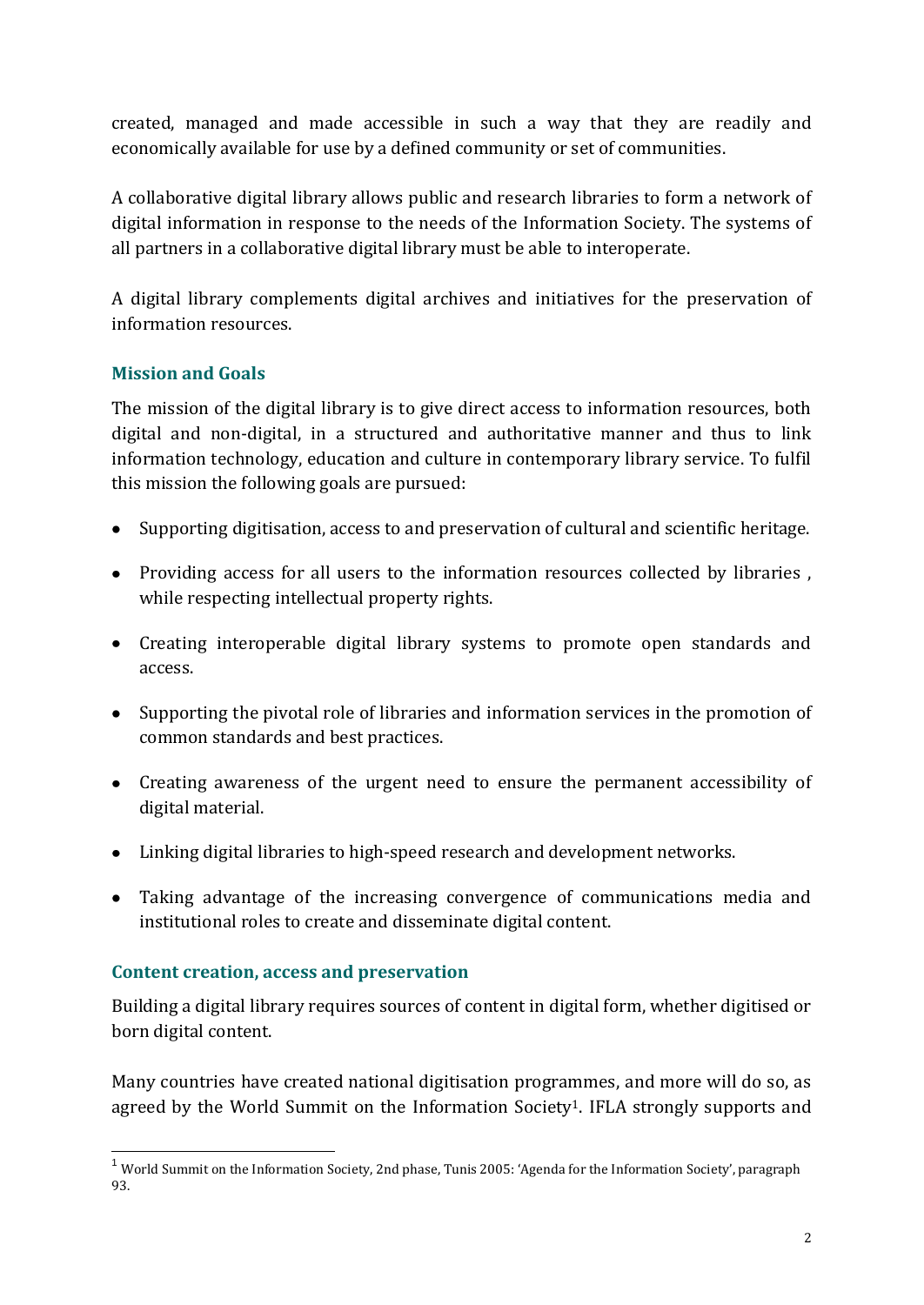encourages both national and international digitisation strategies as well as single library and partnership initiatives. Digitisation allows the creation of virtual collections bringing together material across continents. Digitisation also has a preservation role in the case of deteriorating original documents and media.

The products of digitisation themselves must be preserved, just as born-digital material must be preserved. All digital library initiatives must include plans for digital preservation by an appropriate authority.

The digital library serves as an environment to bring together collections, services, and people in support of the full life cycle of creation, dissemination, use and preservation of data, information and knowledge.

*Interoperability* and *sustainability* are key to the vision of digital libraries able to communicate with each other.

Digital libraries that conform to commonly agreed open standards and protocols improve world-wide knowledge dissemination and access.

### **Implementing the Manifesto**

I*FLA encourages national governments, intergovernmental organisations and sponsors* to recognise the strategic importance of digital libraries and to actively support their development. Contributions to large-scale digitisation programmes serve to make cultural and scientific information resources more widely available, and advance national and international digital library initiatives that will be sustainable over time.

Specific legislation and financial support from national and local governments is required to bridge the digital divide and to ensure sustainable access. Any long-term strategy must aim to bridge the digital divide and to strengthen the development of education, literacy, culture – and most of all – to provide access to information.

Bridging the digital divide also implies the need for action by the appropriate authorities to incorporate information literacy into education curricula, and to raise awareness that much valuable information from the past is not in digital form.

*IFLA encourages libraries* to collaborate with other cultural and scientific heritage institutions to provide rich and diverse digital resources that support education and research, tourism and the creative industries.

Consultation with rights owners and other stakeholders is essential. Designers and implementers of digital libraries should consult fully with indigenous communities, whose tangible and intangible cultural heritage it is proposed to digitise, to ensure that